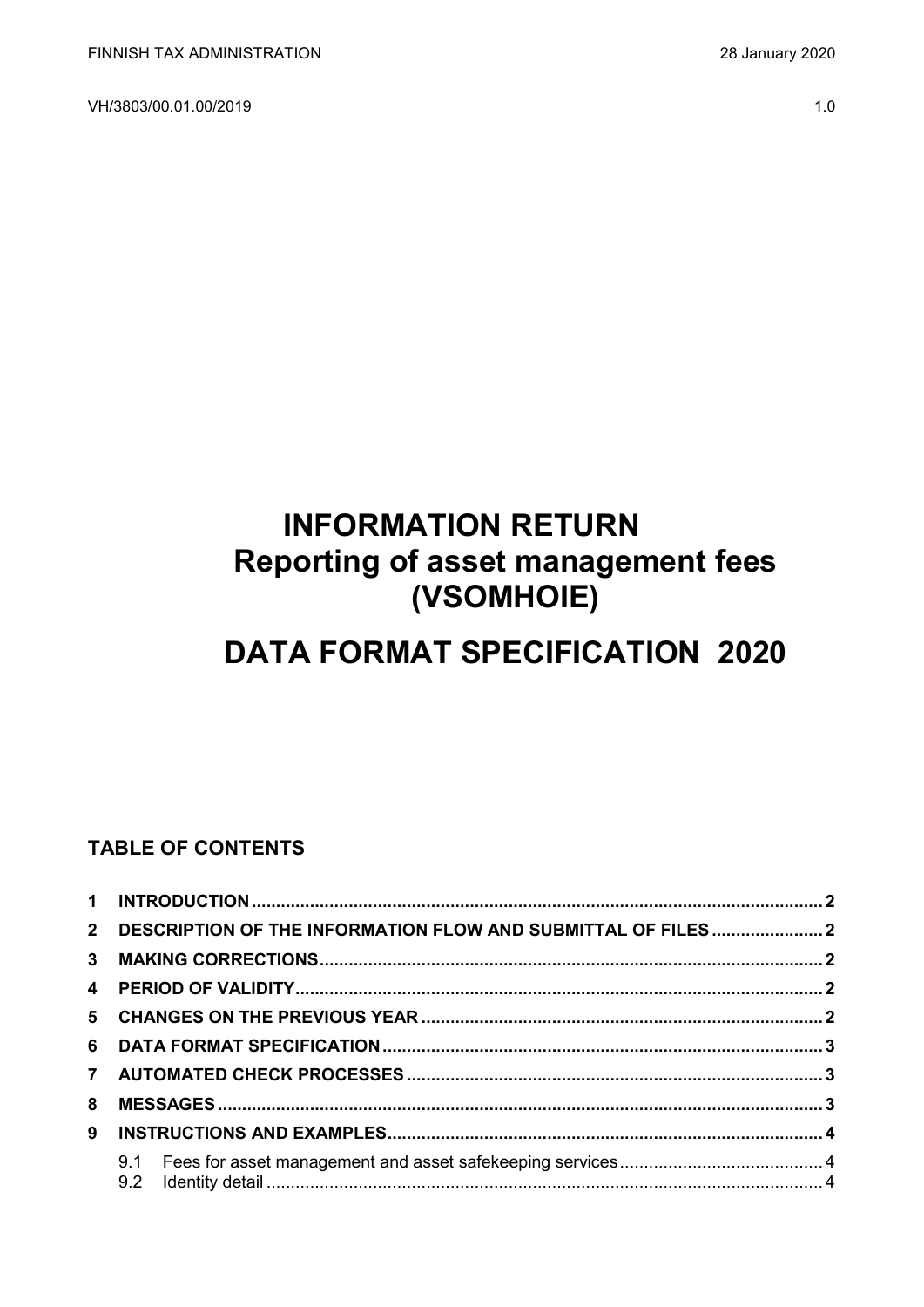## **Change history**

| <b>Date</b> | <b>Version</b> | <b>Description</b>                              |
|-------------|----------------|-------------------------------------------------|
| 128.1.2020  | 1.0<br>4       | First release concerning the 2020 taxable year. |

#### <span id="page-1-0"></span>**1 INTRODUCTION**

This guidance explains the structure of the required inbound file and the check procedures that follow. For more information, see tax.fi > About us > IT developers > e-Filing guidance > Electronic filing of information returns General description.

#### <span id="page-1-1"></span>**2 DESCRIPTION OF THE INFORMATION FLOW AND SUBMITTAL OF FILES**

For more information on how to log in specifically for different information flows, and for information on the locations of check routines for authorisations, click [here.](https://www.ilmoitin.fi/webtamo/sivut/IlmoituslajiRoolit?kieli=en&tv=VSOMHOIE)

As provided in § 16.9, Act on Assessment Procedure, and in the Official Decision of the Tax Administration on common obligations to submit tax-related information, the following entities have the information-reporting requirement:

- Firms providing investment services, within the meaning of the Act on Services Offered to Investors, and branch offices of similar foreign firms;
- The Central Securities Depository and account operator firms, within the meaning of the Act governing the Securities Depository System and the clearance system;
- Credit institutions within the meaning of the Act governing them, and branch offices of similar foreign institutions;
- Management companies of common funds within the meaning of the Act on Common Funds (Sijoitusrahastolaki 213/2019); and Finnish affiliates or branches of a foreign fund management or foreign companies that manage a fund established in Finland;
- Managers of alternative funds within the meaning of the Act on Alternative Investment Fund Managers (Laki vaihtoehtorahastojen hoitajista, 162/2014, the AFMA), including Finnish affiliates or branches of an EEA alternative fund, and EEA alternative fund managers who manage a fund established in Finland.

They must report the amounts of fees, payments and compensation received for their asset management and safekeeping services.

#### <span id="page-1-2"></span>**3 MAKING CORRECTIONS**

For more information, see tax.fi > About us > IT developers > e-Filing guidance > Making corrections to e-filed submittals of information returns.

#### <span id="page-1-3"></span>**4 PERIOD OF VALIDITY**

This specification sets out the requirements of file formatting that come into force 28 January 2020 and continue to be in force until a new version of this specification is released.

For deadline dates for filing, see tax.fi > Verohallinto > Tietoa verotuksesta > Ohjelmistokehittäjät > Aikataulut (Available in Finnish and Swedish).

#### <span id="page-1-4"></span>**5 CHANGES ON THE PREVIOUS YEAR**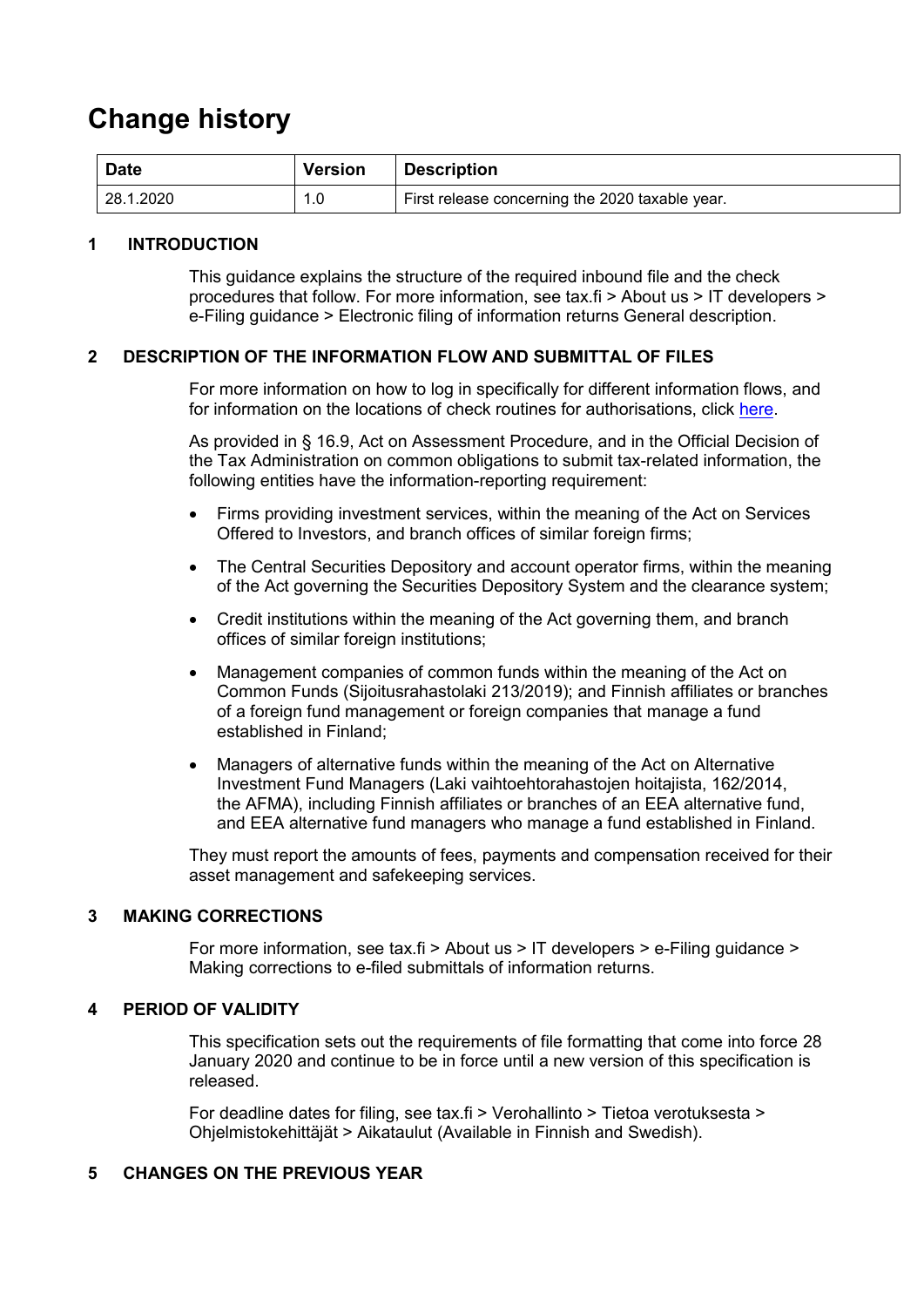| Version   ID |           | Data element    | <b>Description</b>                                                                         |
|--------------|-----------|-----------------|--------------------------------------------------------------------------------------------|
| 1.0          | 10-13/058 | Year of payment | Year changed                                                                               |
| 1.0          | 28-47/221 | Identity detail | Data element name, previously<br>"Additional data identifier" is now "Identity"<br>detail" |

## <span id="page-2-0"></span>**6 DATA FORMAT SPECIFICATION**

| Position ID |     | P/V    | T | L/T    | <b>Description</b>                                                                                         | Format                           | <b>Values</b>   |
|-------------|-----|--------|---|--------|------------------------------------------------------------------------------------------------------------|----------------------------------|-----------------|
| $1 - 8$     | 000 | P      | T |        | Identifier                                                                                                 | AN <sub>8</sub>                  | <b>VSOMHOIE</b> |
| 9           | 082 | $\vee$ |   |        | Deletion                                                                                                   | A1                               | D               |
| $10-13$     | 058 | P      | T |        | Year of payment                                                                                            | <b>VVVV</b>                      | 2020            |
| 14          |     |        |   |        | Reserve space                                                                                              |                                  |                 |
| $15 - 27$   | 010 | P      | T | $\ast$ | Business id of the company collecting the payment                                                          | <b>YTUNNUS2</b>                  |                 |
| 28-47       | 221 | P      | T |        | <b>Identity detail</b><br>See Virhe. Viitteen lähdettä ei löytynyt. - Identity<br>detail                   | AN20                             |                 |
| 48-60       |     |        |   |        | Reserve space                                                                                              |                                  |                 |
| $61 - 71$   | 083 | P      | T | $\ast$ | Payer's personal identity code or business id of a<br>natural person                                       | YTUNNUS2  <br>HETU <sub>2</sub>  |                 |
| 72-81       | 224 | P      |   |        | Asset management fee<br>See Virhe. Viitteen lähdettä ei löytynyt. Virhe.<br>Viitteen lähdettä ei löytynyt. | R7,2                             |                 |
| 82-95       | 198 | P      |   |        | Software-generated timestamp                                                                               | <b>PPKKVVVV</b><br><b>HHMMSS</b> |                 |
| 96-130      | 048 | $\vee$ |   |        | Software application that produced the file                                                                | AN35                             |                 |
| 131-142 014 |     | P      | T |        | Name of the software that produced the file                                                                | Υ-<br>TUNNUS AN<br>2             |                 |
| 143-177 041 |     | $\vee$ |   |        | Name of the contact person                                                                                 | AN35                             |                 |
| 178-212     | 042 | $\vee$ |   |        | Telephone number of the contact person                                                                     | PUHELIN2                         |                 |
|             | 999 | P      |   |        | <b>Final identifier</b>                                                                                    | $+N8$                            |                 |

## <span id="page-2-1"></span>**7 AUTOMATED CHECK PROCESSES**

| New/<br>Chan<br>ged | Code | <b>Description of Calc. Rule / Check</b>                                                                                                    |
|---------------------|------|---------------------------------------------------------------------------------------------------------------------------------------------|
|                     | 224  | #1341; Total amount of asset-management fees (224) must be greater than 0.00.<br>There is no requirement to file a return for a 0.00 value. |
|                     | 221  | #1597; Identity detail (pos 28-47) should not have alphabetic characters only, and it<br>should not include blank spaces.                   |

## <span id="page-2-2"></span>**8 MESSAGES**

Not applicable to this information flow.